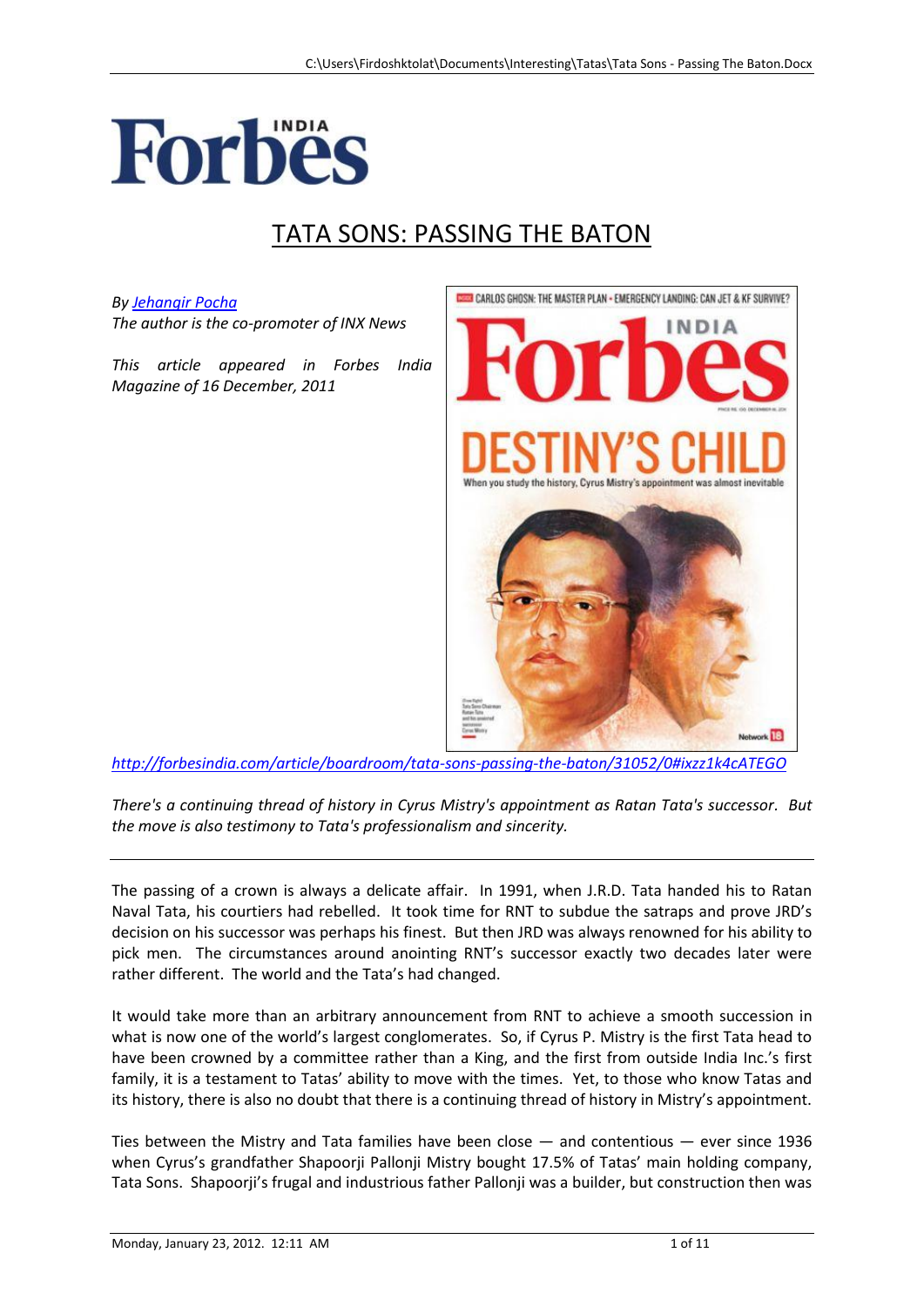not the lucrative business it is today. The family lived in a cramped tenement near Grant Road in Mumbai and built their future stone by stone.

At around the same time, the 1860s, Nussurwanji Tata and his cousin and brother-in-law Dadabhoy Tata were just entering 'the China trade', a euphemism for the ships that ran from India to China, carrying opium on the way in and tea, silks and pearls on the way out.

Both Tatas made a fortune in the business. But unlike other traders, there lurked an industrialist's soul in both Nussurwanji's and Dadabhoy's sons, Jamsetji and Ratanji (RD).

While other traders spent their wealth building sumptuous homes that still grace Mumbai's streets, in 1874, Jamsetji and RD ploughed their profits into building the Empress Mills in Nagpur. The US civil war had taken American cotton off the market and Indian textile companies like Empress Mills made a killing.

Even as the Tatas prospered, the Mistrys struggled. But Shapoorii was tenacious and formed an eponymous company Shapoorji Pallonji & Co., whose flawless execution of several contracts impressed architects and clients. But the real turn in Shapoorji's fortunes came when he began building homes for the city's elite.

One of them was the eminent landowner-lawyer-financier Framroze Edulji Dinshaw. The scion of a landed family, he grew his inheritance to include some 2,200 acres of land and even today his estate is one of Mumbai's biggest landowners.



*ALL IN THE HOUSE : Tata HQ Bombay House, which was designed by George Wittet. F.E. Dinshaw, a close Tata associate, got Wittet to design his Pune house, which Cyrus Mistry's grandfather Shapoorji Pallonji built.*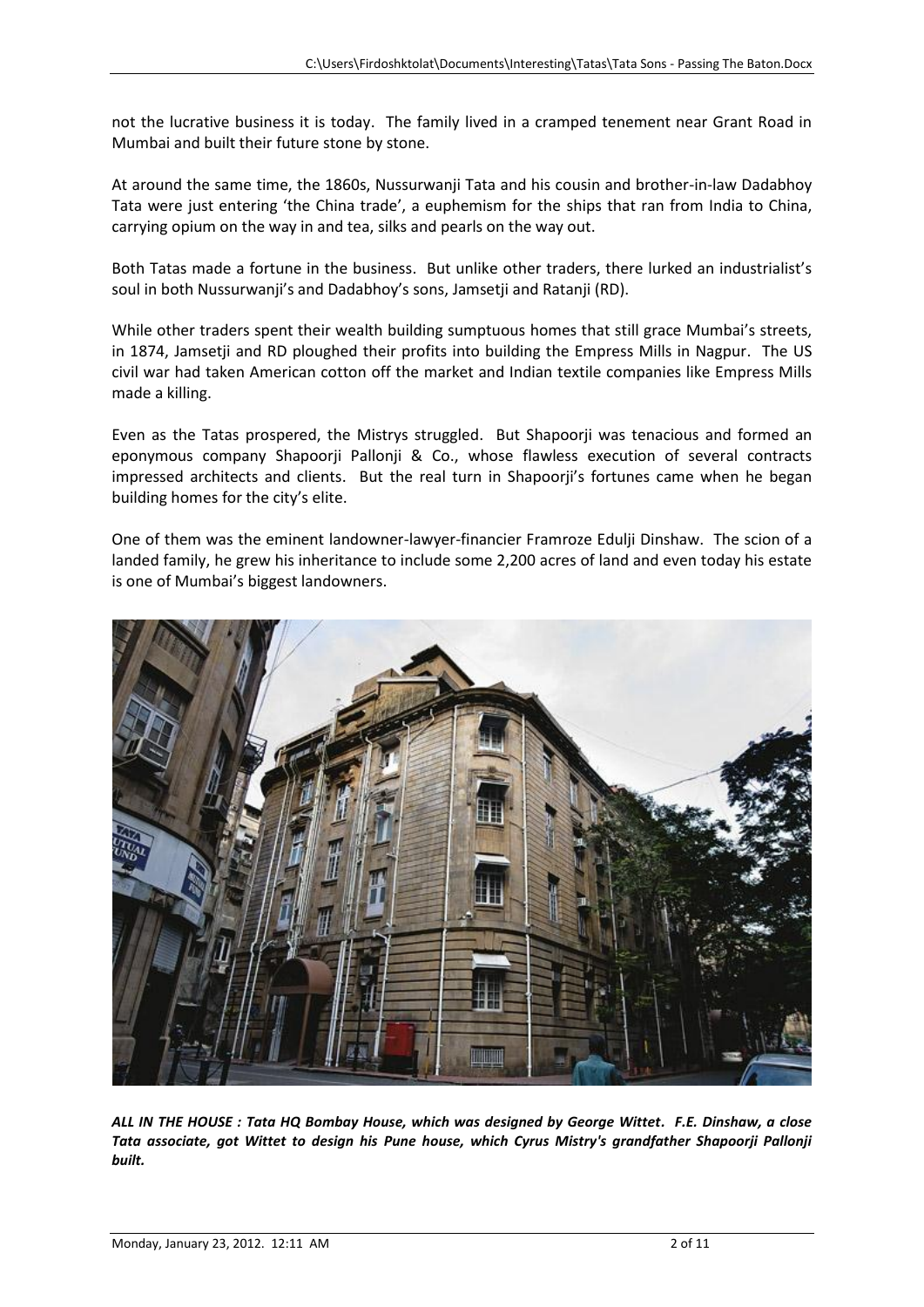Dinshaw was a close associate of the Tatas and in the 1920s asked famed architect George Wittet, who'd designed Tatas' HQ, Bombay House and Victoria Terminus, to build him a house in Poona. When Dinshaw showed Wittet's drawings to his friend Sir Sorabji Pochkhanawala, the banker insisted that the only contractor who would do it justice was the man who had just built his own home, Shapoorji Pallonji Mistry. Dinshaw and Shapoorji got along famously.

When the Tatas began executing their vision of industrialising India, Dinshaw was instrumental in financing them.

This was crucial to Tatas' success. While Jamsetji's vision of building India's first steel mill and hydro power plant transformed industry in India, the projects almost bankrupted the Tatas. If they persevered it was because of a sense of mission.

After Jamsetji's death in 1904, the onus of executing his grand vision fell to his sons, Sir Dorabji and Sir Ratanji. They were joined by Jamsetji's old partner R.D. Tata. The three merged RD's family firm Tata & Company with Jamsetji's family firm Tata & Sons to create the company that eventually brought the Tatas and Mistrys together — Tata Sons.

It remains Tatas' main holding company to this day.

Tatas' suffered another setback when Sir Ratanji died prematurely in England at the age of 47. He was a sensitive and artistic man who initiated many of Tatas' social works.

Sir Ratanji was childless, and after setting aside the Tata Palace opposite the Bombay Gymkhana and a small portion of his approximately 40% stake in Tata Sons for his widow, Lady Navajbai Tata, he bequeathed his assets worth about Rs. 80 lakh to the Sir Ratan Tata Trust.

The move transformed Tatas. Not only did Sir Ratanji's endowment establish Tatas' trusteeship principle, as one of the oldest charitable institutions in India, it pioneered modern ideas of secular, social services-oriented philanthropy.

Now, the hand of God is always present in the fortunes of men. When Sir Ratanji died, the Tatas, all observant Zoroastrians from a priestly family, were unsure of how to perform his Uthamna, or death ceremony, as it is traditionally conducted by a son.

Sir Dorabji decided the solution lay in Lady Navajbai adopting one of four young orphans he was sheltering in an orphanage. The boys were the children of Ratanbai Rao, the niece of Sir Jamsetji Tata's wife Hirabai and the boys' father, Hormusji, was also a Tata.

Lady Navajbai agreed and chose the one "with the nicest eyes." His name was Naval Hormusji Tata. At the time, Lady Tata probably had no inkling of how her decision was destined to echo through history.

Sir Dorabji also remained childless. The Tatas, as business chronicler Gita Piramal put it, "are not a fecund family."

But R.D. Tata's branch of the clan had no such reproductive problems. He married a French lady, Suzanne Briere, and they had five children, Sylla, Jehangir (JRD), Rodabeh, Darab and Jimmy.

In an interesting footnote to history, RD christened his wife Sooni and tried to have her converted to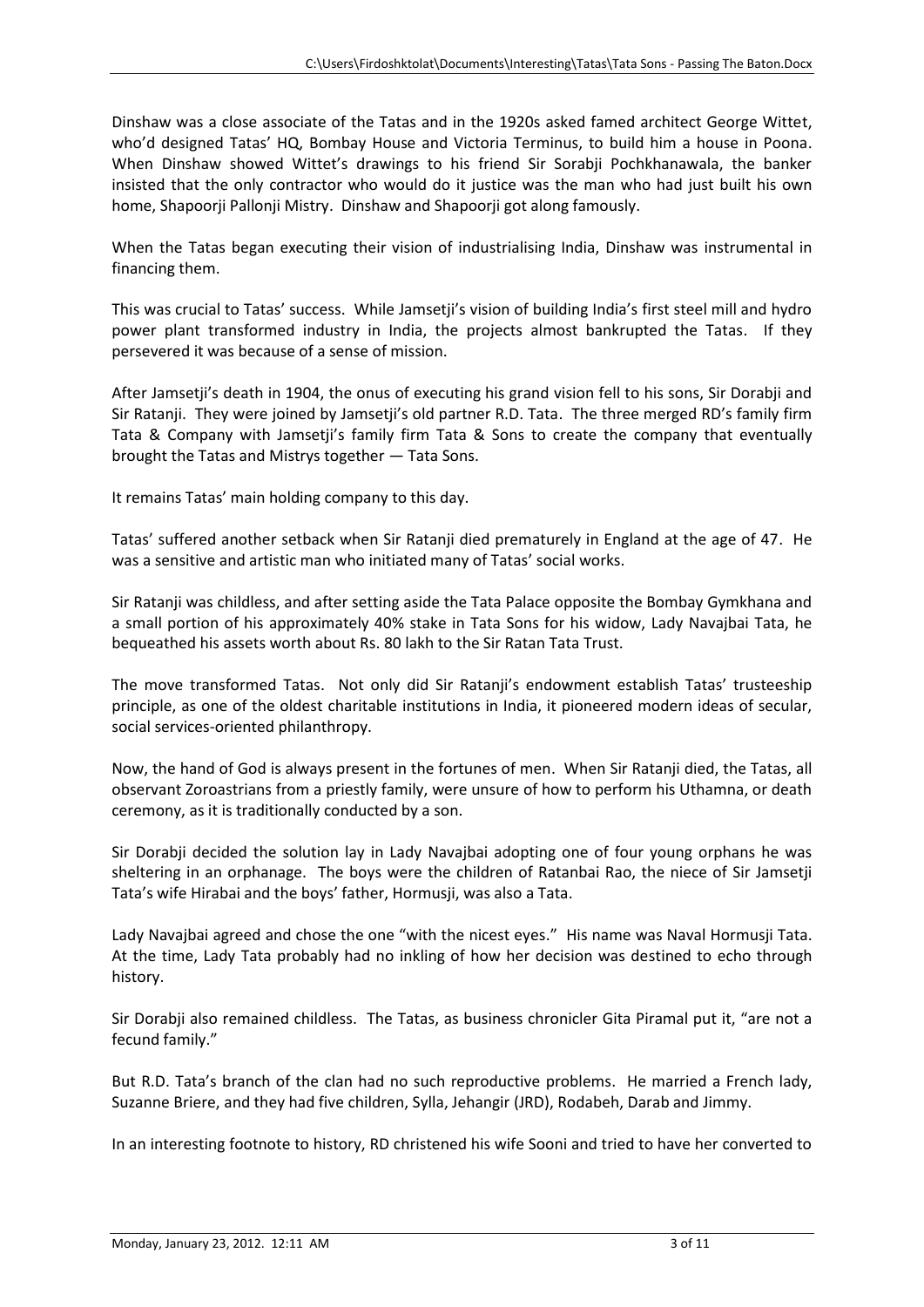Zoroastrianism. But the Parsi community, which bases its identity on its Persian origins and ancient faith, objected and RD lost what became the community's first court case on conversion.

Through all this, RD and Sir Dorabji soldiered on, often risking their personal wealth and doubtless their health, to build Tata Steel and Tata Hydro. Dinshaw continued to fund and advise them and his role and importance in the group grew.

When Tata Steel fell into serious financial trouble in 1924, Sir Dorabji pledged his entire fortune worth about Rs. 1 crore (including his wife's jewellery and Tatas' renowned family home Esplanade House) to bail out the company. This was despite the fact that Sir Dorabji now owned less than 25% in Tata Steel.

Dinshaw also stepped up to lend Tata Sons another crore, a fabulous sum at the time. In 1926, Dinshaw agreed to loan Tata Sons another crore, this time to rescue the flailing Tata Hydro. In return, Dinshaw was to get 25% of the money Tata Sons made from Tata Steel and 12.5% of the money it made from Tata Hydro in its then capacity of managing agent.

But Tata Sons never managed to repay Dinshaw in full and over the years his outstanding loans got converted into equity. The exact size of Dinshaw's take in Tata Sons has never been formally disclosed but it has been estimated to be 12.5%.

Initially, this didn't bother anyone because Dinshaw had such close financial and social ties with the group and family.

In fact, JRD considered Dinshaw to be "the most brilliant man" he'd ever met and was grateful for his seasoned advice and presence on the board. If JRD could have seen the future, he'd have felt differently. But in 1926, the young Tata was dealing with another crisis. His father died in Paris at the age of 70.

RD left his entire estate to JRD, his eldest son, making him the second-largest shareholder in Tata Sons after Sir Dorabji.

But JRD was a modernist and his father's patriarchal decision didn't sit well with him. So, he divided his inheritance equally between his siblings. It was a decision that would come back to haunt him and Tatas.

At the time, JRD was too busy battling demons of a more immediate nature.

RD died owing large sums of money to Sir Dorabji. By this time, Sir Dorabji had become a cantankerous old man, often at odds with his brother's and JRD's family.

It rankled JRD all his life that the dying and childless Dorabji made him repay all his father's debts, even forcing him to sell his family's much-loved Malabar Hill house, named Sunita (for Sooni Tata) after his mother.

Dorabji finally died in 1932, leaving his entire fortune, including some 40% in Tata Sons, to the Sir Dorabji Tata Trust.

So, it was now estimated that about 80% of Tata Sons was owned by the trusts. Dinshaw was believed to own about 12.5% and JRD's and Naval's family the rest.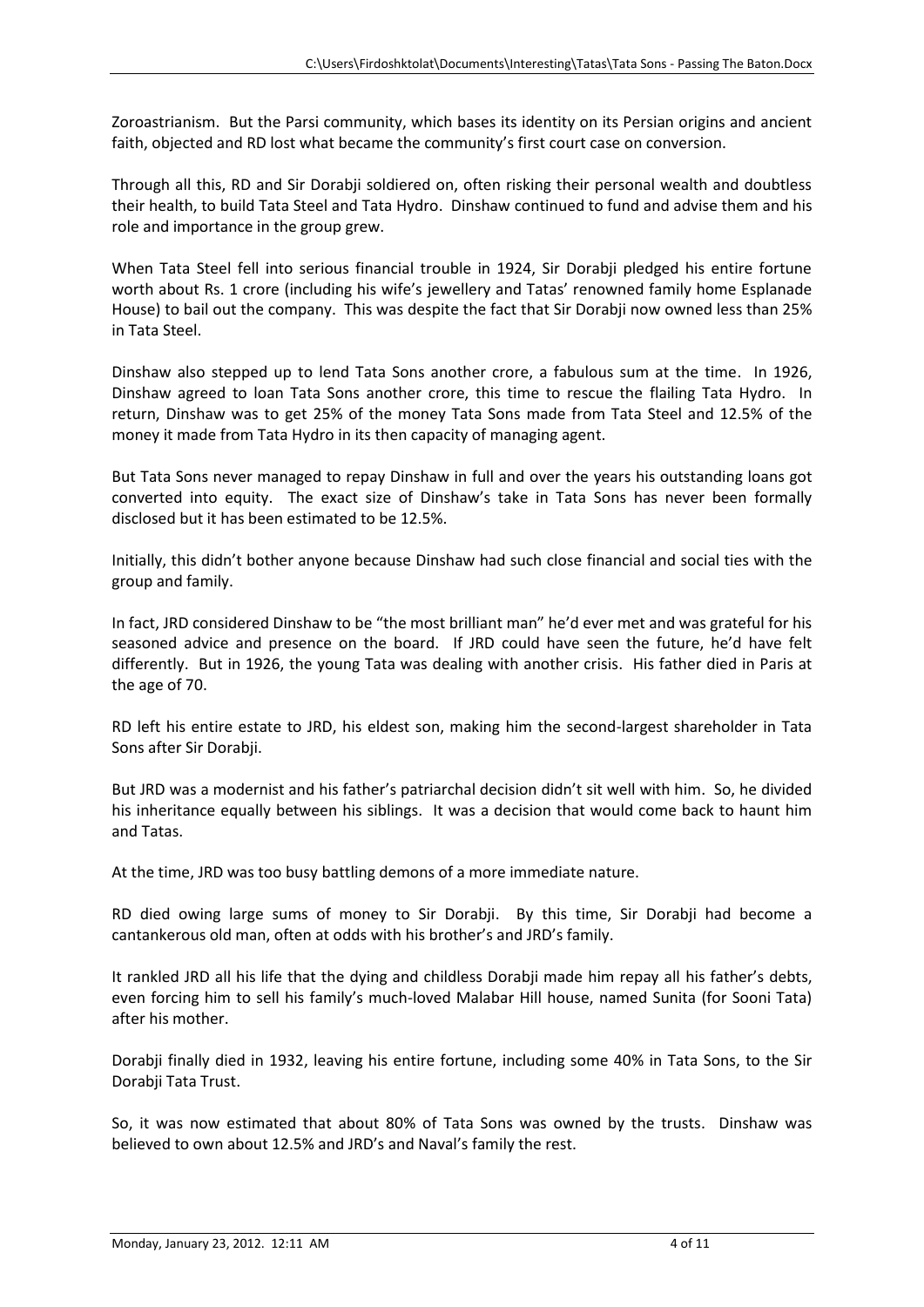In a final snub to JRD and Naval, Dorabji gladly carried out his father's will by ensuring his ageing cousin Nowroji Saklatvala headed Tatas instead of them.

Saklatvala was the son of Jamsetji's sister Virbaiji Tata and Bapuji Saklatvala. He'd served in Tatas' Swadeshi Mills and had proved to be a reliable insider.

Saklatvala's short and unexceptional reign at Tatas turned out to be crucial for one man — Shapoorji Pallonji, and by extension his grandson, Cyrus, who might otherwise have never come to head Tatas.

Imagine the world of 1932 when Saklatvala took over. All the 'four greats' who had established Tatas — Jamsetji, Dorabji, Ratanji and RD — were gone. Lady Navajbai Tata was the only surviving link to the old days.

The intense and driven JRD was a natural leader but too young to be Chairman. The gregarious and non-confrontational Naval Tata appears to have reconciled early to playing a supportive role in the group.

Globally, the Great Depression and fascism were consuming America and Europe. In India, the freedom movement was promising liberty but also threatening instability. The British Empire seemed like it was falling into complacent decay.

So, it was in the keeping of things that ancients like Saklatvala and Dinshaw ruled Tatas. They met every noon but the old energy was gone and the group tread water.

When Dinshaw died in 1936, his estate fragmented. His land went to the F.E. Dinshaw Estate, which is now administered by Nusli Wadia. The bungalow Shapoorji built for Dinshaw in Poona ended up becoming the Tata Management Training Centre.

Old timers say Dinshaw's stake in Tata Sons was also poised to transfer to a trust. But one man saw the opportunity in acquiring it, and he did.

Shapoorji Pallonji had by then become one of Bombay's pre-imminent builders. He had also become very close to Dinshaw. He saw the value of buying Dinshaw's stake in Tata Sons when few others had the foresight, gumption or cash to do the same.

How exactly Shapoorji got Dinshaw's heirs and trustees to sell him the Tata Sons stake in still unclear. No conclusive account of what happened has ever been issued.

Those well-disposed to Shapoorji say it was a simple, straightforward sale. Those less well inclined to the master builder say he used a unique blend of sophistry, charm, pressure and cajoling to get what he wanted out of family members and trustees who were aging, ignorant and trusting. The truth, as always, probably lies somewhere in between.

What is clear is that Saklatvala knew Shapoorji — he had built Saklatvala's grand new home. But why Saklatvala did nothing to prevent Shapoorji's entry into Tata Sons is a matter no one from the Tata group or family has ever discussed.

But JRD was incensed at Shapoorji's "intrusion" into Tatas. He got even more infuriated when Shapoorji proceeded to buy further stakes in Tata Sons from his siblings, Sylla and Darab Tata.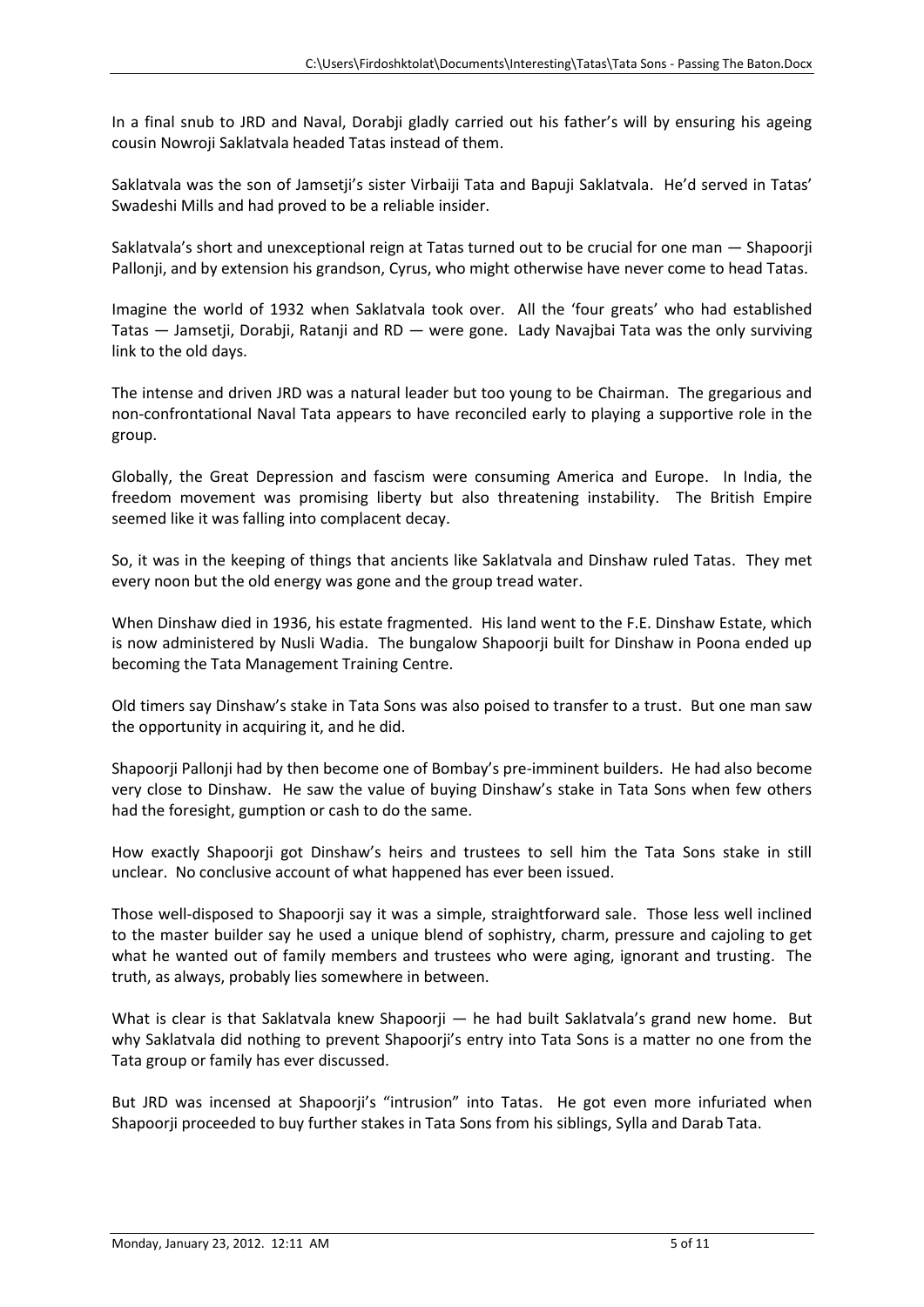The young Darab had always envied his older brother and was given to emotional outbursts. He reportedly sold out to Shapoorji in a fit of rage, just to spite JRD.

All in all, Shapoorji came to own about 17.5% in Tata Sons by the time Saklatvala died in 1938. The trusts held just under 80%, and JRD and Naval's family the balance.

Bombay House old timers liked to sit over a beer and muse that if JRD had been Chairman of Tata Sons instead of Saklatvala he would have fought Pallonji off. But as a Director he didn't have the muscle, and as a son who'd just paid his father's debts, he didn't have the money to bid for Dinshaw's stake himself.

In many ways, the story echoed the experience of countless Parsi families, where eccentric individuals often fought excessively over trifles, losing themselves and their wealth in a maze of litigation, accusation and resentment.

JRD himself never spoke publicly about Shapoorji, Darab or Sylla, as was the norm in the days when grace mattered and linen was never washed in public. But he did say in his later years that Shapoorji took advantage of people who were "weak-willed and credulous."

JRD liked to joke that the Tata Sons board made him Chairman in a moment of mental aberration. He surrounded himself with exceptional managers and threw the somnolent group into expansion mode. Tata Chemicals was incorporated in 1939 and became India's first soda-ash supplier under Darbari Seth. Tata Motors was established in 1945 and nurtured by Sumant Moolgaokar. Tata Steel grew under Homi, and then, Russi Mody. JRD himself was the steward of Air India's growth, even after its nationalisation in 1953. Naval Tata led the Tata electric companies, and the group's textile and oil mills.

It is a testament to JRD's values that despite his miniscule holdings and shrinking personal wealth, he gave the bulk of his estate to the JRD Tata Trust in 1944, when he was just 40.

With JRD and Naval now holding miniscule stakes in Tata Sons, they controlled the group through three means. Their family trusts controlled about 80% of Tata Sons. Secondly, India still had the managing agency system and Tata Sons and other holding companies, such as Tata Industries, were the management agents for all Tata companies. Lastly, both Tatas carried the natural authority of their surnames, and, though this was more so in JRD's case, their personalities.

Shapoorji was smart enough to see his 17.5% stake was no match for this. His family was limited to having just one seat on the Tata Sons board, which is the case even today. His shares also gave him no authority to nominate board members and the company's existing Directors were all loyal to JRD.

Shapoorji was also smart enough to see there was more value in him letting JRD's team grow Tatas than in trying to do so himself.

"He was practical, he was not aggressive," a Tata insider says. "He committed to JRD that he would never vote against Tatas."

So Shapoorji channelled his ambitions through his own firm, which quickly became India's premier construction company.

Name almost any landmark in Mumbai and it has probably been built by Shapoorji Pallonji & Co., be it Brabourne Stadium, Bombay Central station, Breach Candy Hospital, State Bank of India's HQ, or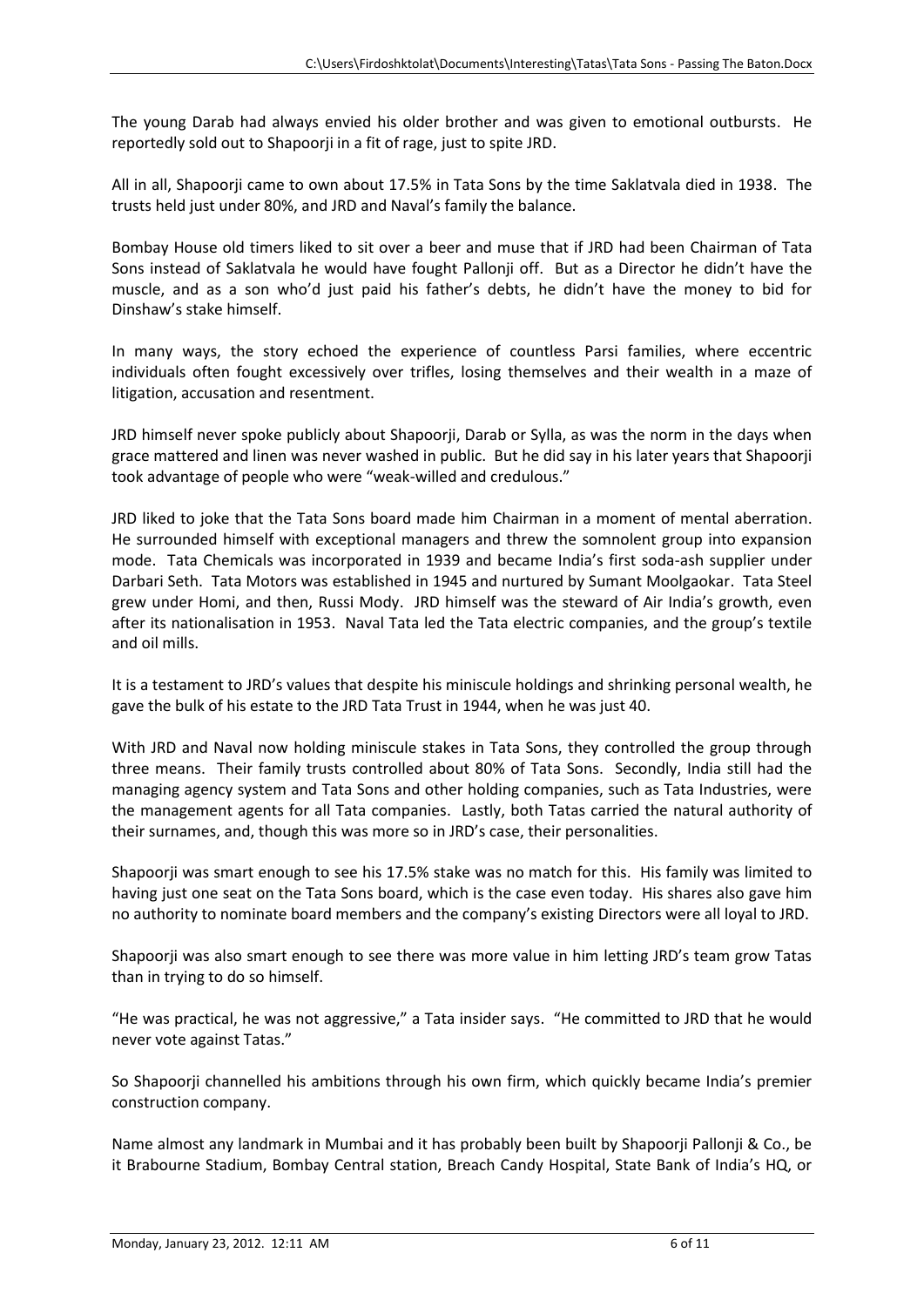the World Trade Centre. Shapoorji also expanded into industrial construction and foreign markets, building power plants and palaces for oil sheiks with equal success.

Despite becoming far wealthier than the Tatas, Shapoorji remained invisible to the world. He loathed publicity, ignored the social circuit and spent most of his free time with family. "He was fairly religious. He did his kusti (prayers said holding the sacred thread) every day and even slapped himself for his sins," one old-timer says.

When a Tata executive once described Shapoorji as "a shadowy figure in Bombay House," the label stuck.

After Shapoorji's death in 1975, his son Pallonji took his place in Tata Sons. The Mistrys' tradition of naming their sons after the father has created a good deal of confusion. Since Parsis use their father's name as their middle name, people often thought the first Pallonji Shapoorji Mistry, Shapoorji Pallonji Mistry and Pallonji Shapoorji Mistry were the same person.

In reality, father and son were very different. "Pallonji established a much better relationship with JRD. They got to being cordial," a Tata insider said. "Pallon never interfered, never challenged and never sought any power."



*Image: Vikas Khot*

*THE MISTRY CONNECTION Cyrus Mistry's father, Pallonji Shapoorji Mistry, served on Tata Sons' Board till 2005. He was obsessively private, earning him the sobriquet, 'the Phantom of Bombay House.'*

Pallonji was as obsessively private as his father, earning him the sobriquet, 'the Phantom of Bombay House'. He was also as shrewd and patient as his father. The Mistry's fortune crossed a billion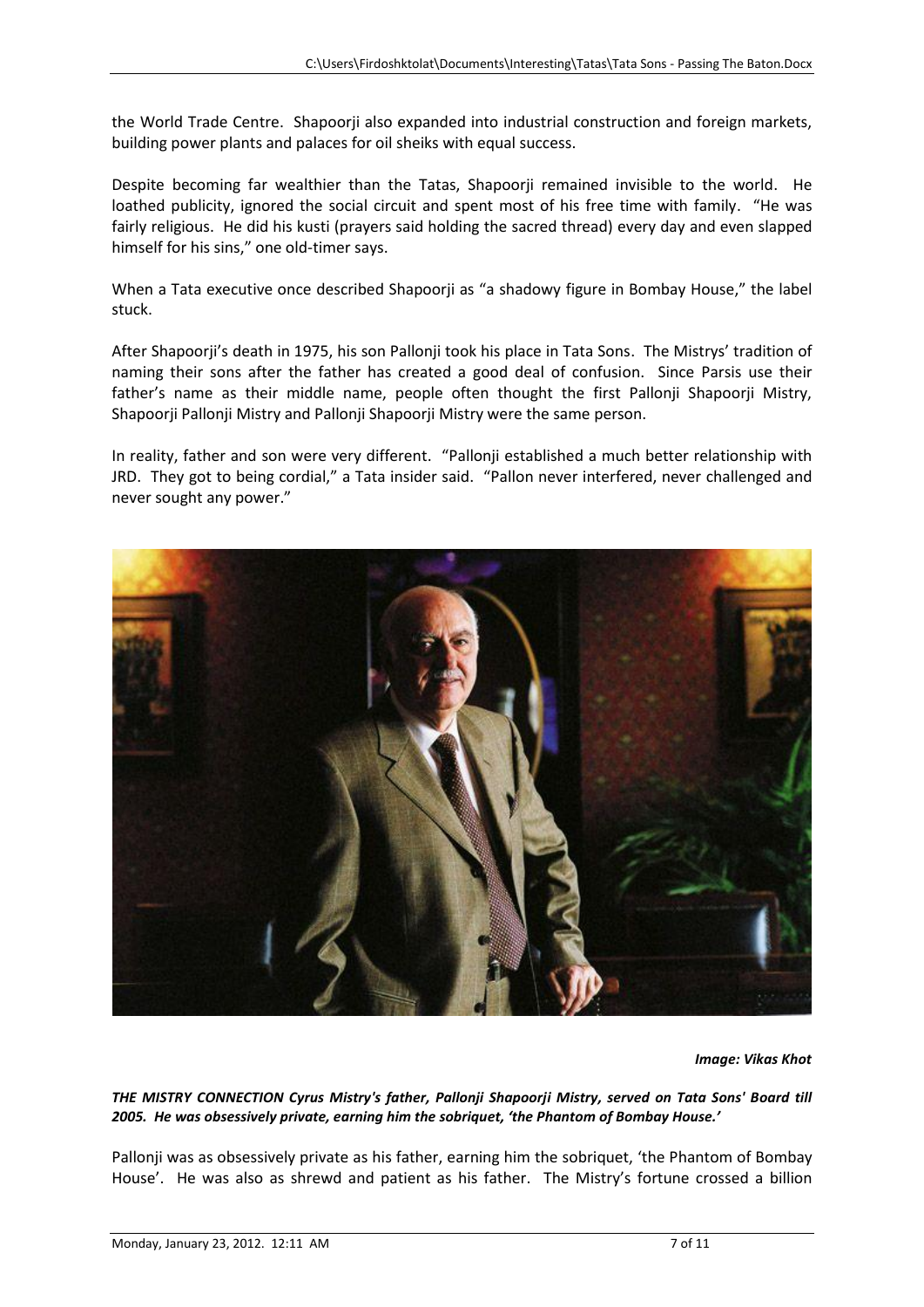dollars under Pallonji and one reason was his better ties with Tatas. This allowed the Mistrys to gain

several Tata agencies and win lucrative contracts from Tata companies such as Tata Power. Pallonji also appeared to have the Right of First Refusal on Tata businesses, buying companies such as Forbes & Company when Tatas exited them.

## *Image: Indiatodayimages.com*

*Pallonji established a much better relationship with JRD Tata than his own father had done. The Mistrys' fortune crossed a billion dollars under Pallonji, and one reason was his better ties with Tatas.*

Since JRD and his wife Thelma were childless, it began to be reasoned that Tata Sons' next Chairman would either be a professional, a Mistry, or one of the three sons Naval Tata had from his two marriages. The first, to Soonoo Commissariat, had produced Ratan and Jimmy Tata. Their half-brother, Noel, was born after Naval's second marriage to Simone Dunoyer.



The marriage of Pallonji's daughter, Aloo, to Noel, helped ease tensions between the Tatas and Mistrys. But it also created new ones. "It became natural to look at Noel as a future Tata Chairman. But Tatas have never worked this way and it annoyed people," the same Tata insider said.

When JRD finally chose Ratan Tata (RNT) as his successor in 1991 he was motivated by two things. "Ratan is young and modern, others are old," JRD told an interviewer. Later, he told his biographer Russi Lala, "I chose Ratan because of his memory. Ratan will be more like me."

As someone basically brought up by his grandmother, Lady Navajbai Tata, JRD realised Ratan possessed very strong ethics, integrity and feeling for the group. Also, Ratan hadn't parachuted into his position but had spent 16 long years working in Tata Steel's furnaces and another decade turning around Tata companies and starting new ones in sunrise sectors like IT and biotechnology. JRD liked that and Pallonji accepted his decision.

"Pallon liked Ratan," the insider says. "They grew more and more cordial."

Their one common mission was to improve financial controls in a group seeing a fair bit of financial misappropriation and to rid Tatas of satraps like Russi Mody and Darbari Seth who were overstepping their authority. After intense corporate battles, RNT accomplished this by simply enforcing a forgotten rule that set 75 as the retirement age for Tata Directors.

There were face-offs. RNT was worried about Tatas fragmenting and set about shoring up stakes in group companies and building interlocking holdings between them. To finance this, Tata Sons issued rights shares in 1996. The trusts didn't subscribe to their rights but signed them over to Tata companies like Tata Steel. As a result, the trusts' holding in Tata Sons fell to 66% and Tata companies came to own 13% in the holding company. Controversially, the companies paid for their stakes by issuing rights shares to their shareholders.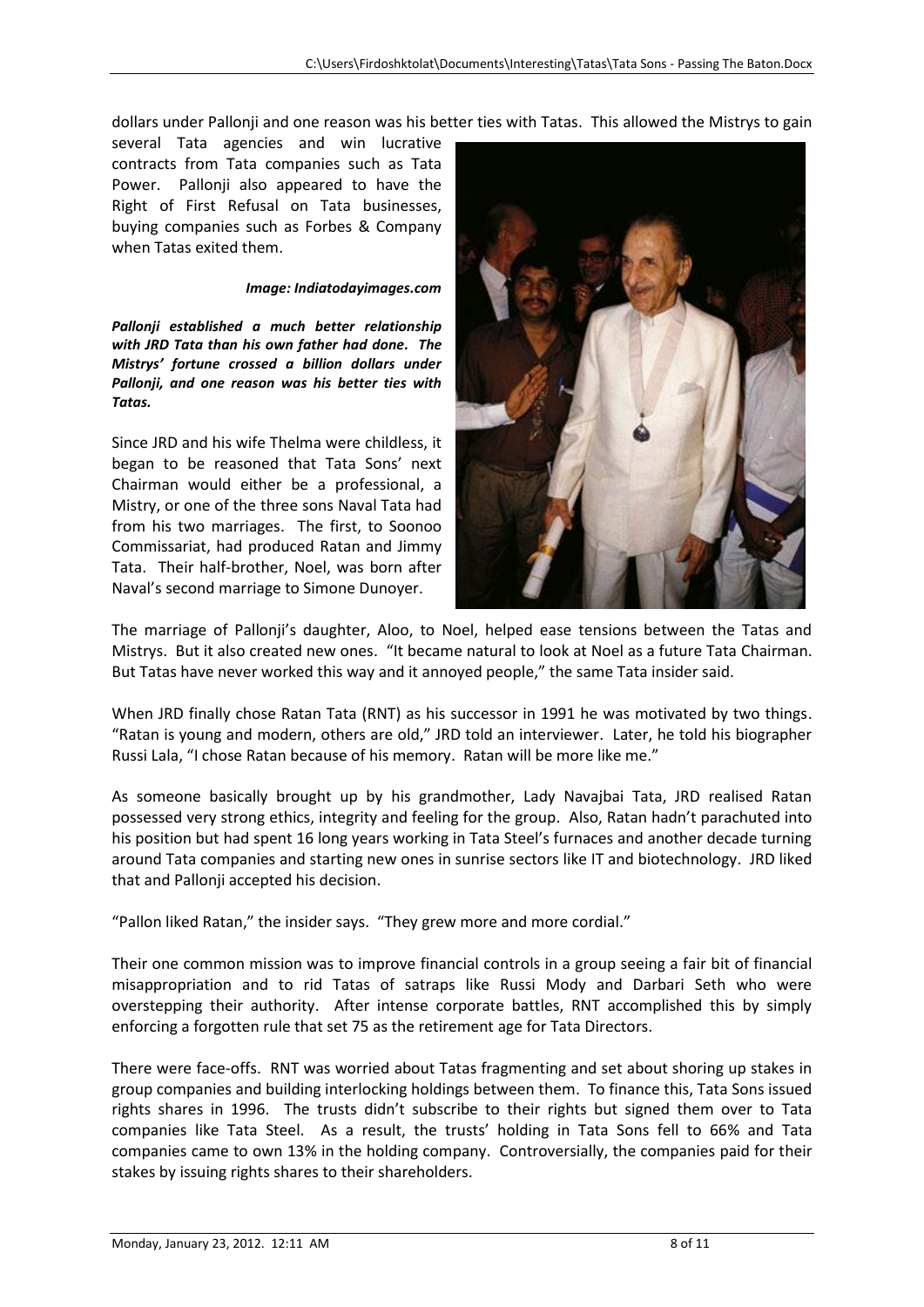Mistry spent Rs. 60 crore maintaining his stake, which had now inched up to 18.5%.

Then, during the 1990s IT boom, the Mistrys wanted to list TCS, a wholly-owned subsidiary of Tata Sons valued at a stupendous \$50 billion.

But RNT demurred. TCS was a cash cow Tata Sons used to up stakes in other companies. Taking TCS public would have restricted the manner in which its huge profits could be used.

When RNT finally agreed to selling 10% of TCS to the public in 2003, he cut a deal with the Mistrys that gave the Tata companies and trusts greater say in Tata Sons. RNT did this by getting Tata Sons to announce a buyback of up to 20% of its shares.

The trusts announced they would not participate in the buyback and hold onto their shares. This resulted in their shareholding in Tata Sons going up to 68%. The Mistrys agreed to participate in the buyback, which brought their shareholding in Tata Sons down to 18%

In return for not participating in the buyback, the trusts and Tata companies got TCS shares that yielded them huge profits when the company listed. The deal enhanced the trusts' say in Tata Sons and ensured that Tata shareholders who participated in the controversial 1996 rights issue were rewarded.



*Image: Vikas Khot*

*THE OTHER MISTRY Pallonji Mistry with his elder son Shapoor. While he was still around at the SP Group, Pallonji did his best to 'corporatize' Shapoor, but none of that has helped.*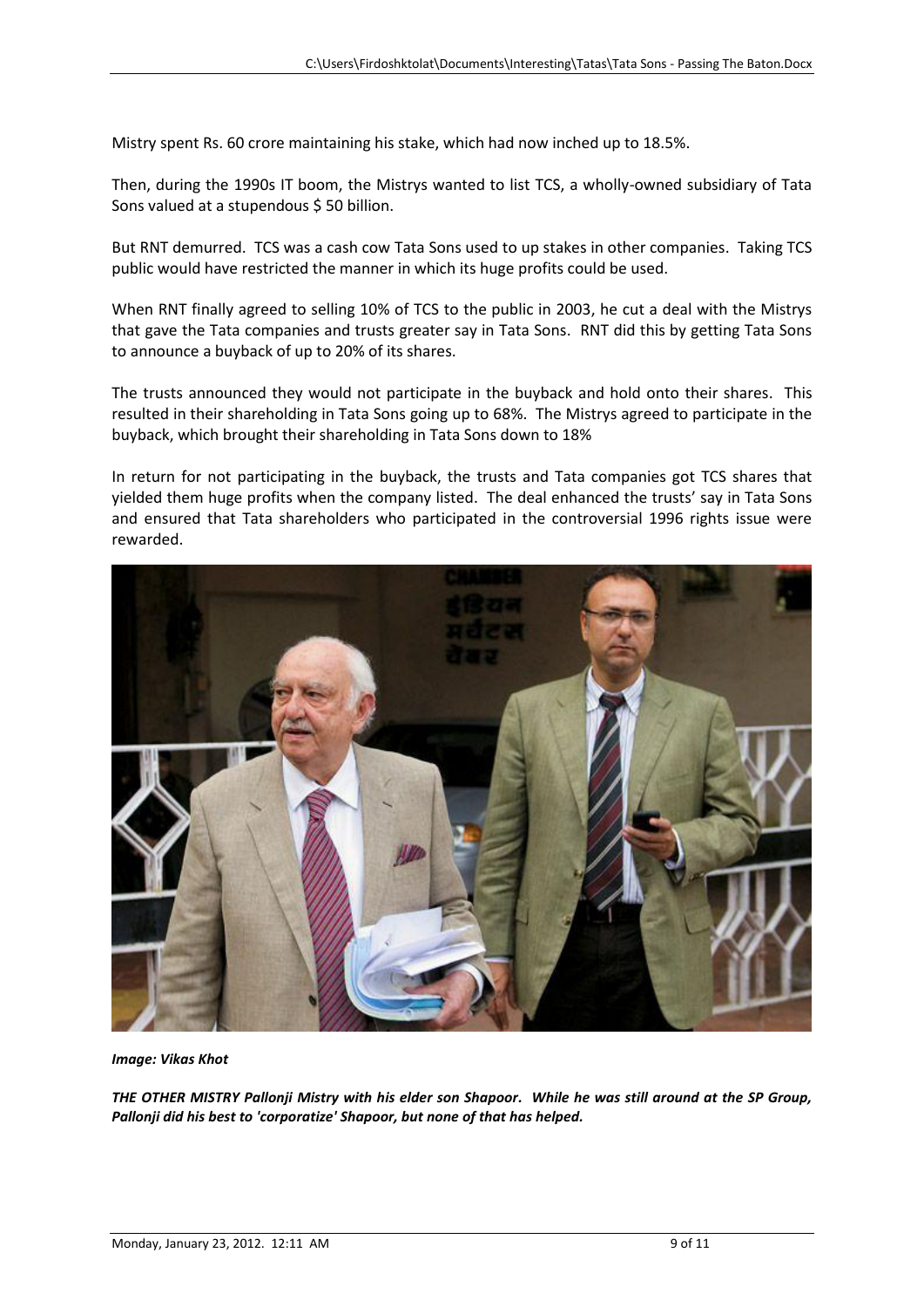Pallonji stepped down from the Tata Sons board in 2005, shortly after turning 75 and chose Cyrus to take his place. To his elder son Shapoor, Pallonji gave management of his eponymous construction company.

His succession done, Pallonji acquired Irish citizenship and retired to a mansion overlooking a spot where Ireland's rolling hills sweep down to meet the sea.

In 2005, RNT had just pulled off a coup. Earlier, the Tata trusts' control over their assets was subject to oversight by the Charity Commissioner. RNT convinced the government to allow trust boards full control over their decisions. With this he, and all future Tata trust chairmen, were once again in real control of the trusts and company their forefathers had founded. JRD must have smiled.

Power and privilege are never easy to give up. Yet, when in 2007, I had asked RNT if he would retire when he turned 75 in 2012 he had said with some feeling that he didn't "want to go out in a wheelchair." Many had waved off the comment, cynically assuming that RNT would ignore the retirement age he'd enforced for others and would stay in office until the very end, just like Jamsetji, Dorabii, Saklatvala and JRD.

That in November 2011 Tatas announced RNT's successor to be Cyrus Mistry and that the two would work together for a year to enable the transition, is a testimony to RNT's precision, professionalism and sincerity.

Perhaps no one has done as much to nurture Tatas' legacy, and most importantly to institutionalise and imbed it in the DNA of the group's 82 companies and 425,000 employees. For RNT, Tatas is life; the companies, the family, the trusts and the employees all deeply intertwined into his very being. How else could he have written his first strategic plan for the group from the bedside of his dying mother, almost as a testament and tribute to her?

If despite this strength of feeling, RNT was able to step away from a position others would have died, or killed for, it's because he was never consumed by hubris or swept away by his own press. Though he grew up like royalty, he was always embarrassed by it, perhaps because he internalised his father's own experience of poverty and the capriciousness of fate. It was the innate sense of decency and rectitude that RNT learnt from his grandmother and father that led him to carry his own bags, handwrite his letters, and expect more from himself than anyone else. As the son of the man JRD eclipsed, he never fully expected to head the group and remains grateful enough to have just had the honour.

Also childless, like so many Tatas, if RNT resisted the urge to try and preserve his life's work by handpicking his own successor, it is because he is believing and sincere in his desire to do  $-$  and be seen to  $do$  — the right and professional thing. Rather than have someone beholden to him, RNT wanted someone who would forge his own path. All RNT felt it necessary for him to do was to ensure the committee tasked to find his successor represented every contending interest in Tatas and was empowered to express their choice.

How much did RNT influence the committee? It's hard to say. His comment that he'd like his successor to be in his 40s was a clear hint. His later comment that Noel was not adequately prepared for the job probably closed that option.

Has Cyrus been a wise choice? Would a professional have been able to hold the group together? Can a non-Parsi ever head a group founded by a Zoroastrian priestly family steeped in a culture of Gujarati jokes, and middle-class Parsi values?